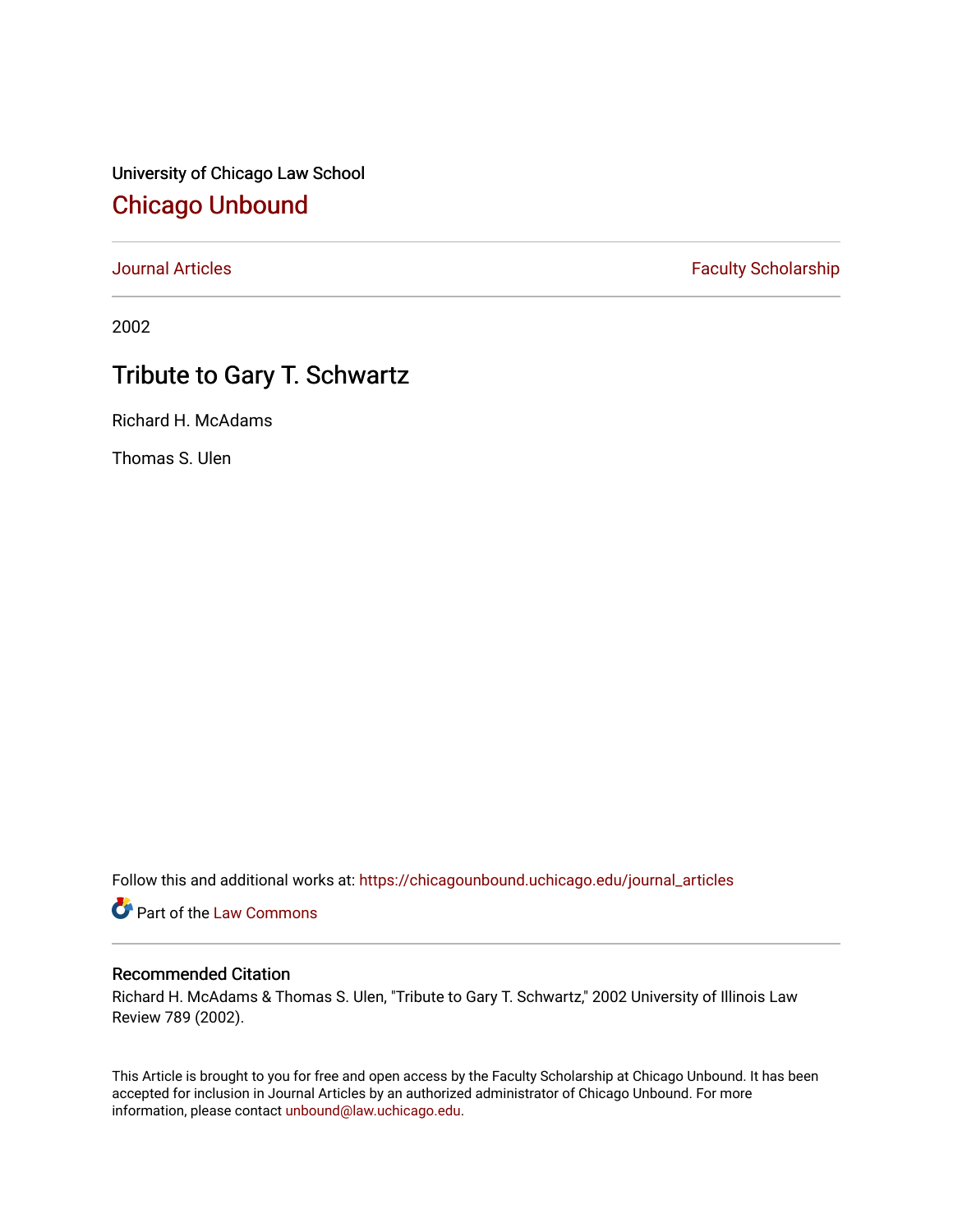## **TRIBUTE TO GARY T. SCHWARTZ**

Our friend and colleague Gary T. Schwartz died on July 25, 2001, at the age of 61. We dedicate this issue of the *University of Illinois Law Review* to him.

At the time of his death, Gary was the William D. Warren Professor of Law at the University of California at Los Angeles, where he had taught for more than thirty years. Gary had grown up in Cleveland and attended Oberlin College and the Harvard Law School, where he was a member of the Law Review. Following law school, he clerked for Judge J. Skelly Wright of the United States Court of Appeals for the District of Columbia Circuit. He then worked for Neighborhood Legal Services and in the United States Department of Transportation before joining the faculty at UCLA in 1969.

Gary was one of the preeminent torts scholars of his generation. Many of his articles are staples of the literature. *(See, e.g.,* Gary T. Schwartz, *The Myth of the Ford Pinto Case,* 43 RUTGERS L. REV. 1013 (1991).) Not only was Gary one of the most astute and productive doctrinalists of tort law, but he also embraced the new economic analysis of torts and had a significant impact on that literature. More than any other tort scholar, Gary found a way to reconcile the doctrinal and the economics-based theories of tort liability. *(See* Gary T. Schwartz, *Mixed Theories of Tort Law: Affirming Both Deterrence and Corrective Justice,* 75 TEx. L. REV. 1801 (1997).) But his influence reached beyond the high esteem of the academy to the practice of law and of adjudication. Gary served as the Reporter for the American Law Institute's *Restatement (Third) of Torts: Liability for Physical Harms (Basic Principles)* and as an Adviser for the Products Liability and Apportionment of Liability sections of the *Restatement (Third)* and as a Special Adviser for the Reporters' *Study on Enterprise Responsibility for Personal Injury.*

In the last several years Gary had come to Champaign to participate in two of our symposia. When we were putting together a group of scholars to comment on Professor Richard Epstein's *Mortal Peril* and needed someone to address the issues of medical malpractice reform, we thought immediately of Gary. He graciously agreed to come, his very demanding schedule notwithstanding, and wrote a wonderfully cogent piece. *(See* Gary T. Schwartz, *Medical Malpractice, Tort, Contract, and Managed Care,* 1998 U. ILL. L. REV. 885.) And then, when we thought to assemble outstanding scholars to talk about empirical and experimental methods in various areas of the law, we again thought of Gary, whose article, *Reality in the Economic Analysis of Tort Law: Does Tort Law*

789